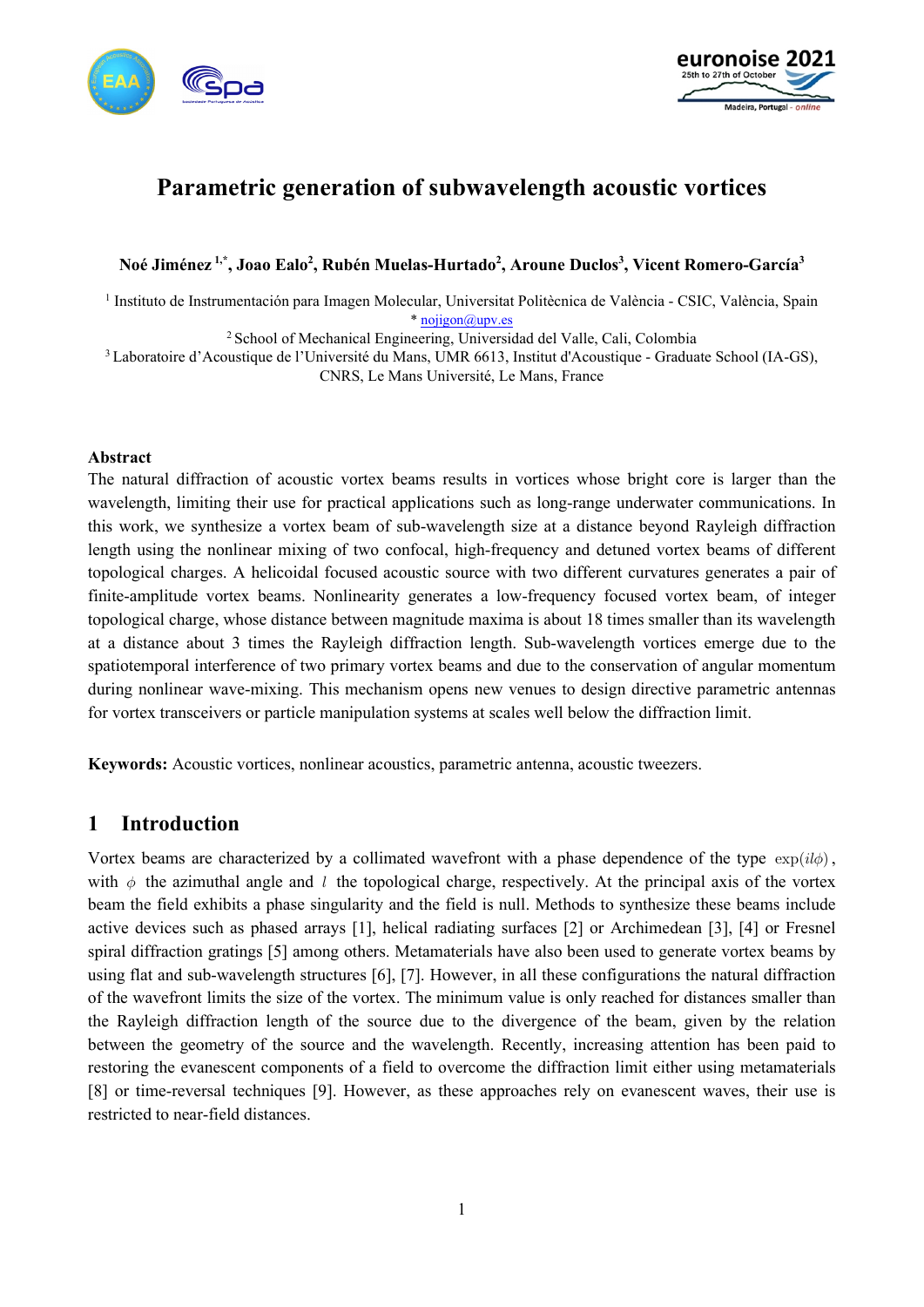

In this work, we synthesize a vortex beam of sub-wavelength size at a distance beyond Rayleigh diffraction length using the nonlinear mixing of two confocal, high-frequency and detuned vortex beams of different topological charges. We demonstrate the concept using the natural self-demodulation phenomenon in air. We generate a focused vortex beam of integer topological charge whose distance between magnitude maxima is about 18 times smaller than its wavelength at a distance about 2.8 times the Rayleigh diffraction length.

# **2 Methods**

A device was manufactured by disposing 10-mm diameter ultrasound emitters operating in air over two different helical surfaces as shown in Figs. 1 (a, b). The helical profile of the *n*-th surface (with  $n = 1,2$ ) was designed to generate a focused beam at a focal point,  $\mathbf{r}(\phi, r, z) = (0, 0, F)$ , and, simultaneously, produce at this location a difference of time of flight equal to  $\Delta t_n = l_n \phi / \omega_n$ , where  $l_n$  is the topological charge of the *n* -th primary vortex beam,  $\omega_n$  the angular frequency and  $\phi$  the azimuthal coordinate. In particular, the first source, composed of the two internal concentric rings of transducers, see Fig. 1 (b), was excited with a sinusoidal pulse burst of  $\omega_1 / 2\pi = 40$  kHz while the second one, composed of the two external concentric rings of transducers, was excited at  $\omega_2$  /  $2\pi$  = 41 kHz. The topological charges of the primary vortex beams, defined by the curvature of the helical surfaces, were set to  $l_1 = 1$  and  $l_2 = 2$ . Source aperture was set to  $2a = 110$  mm, with *a* the radius of the source, and the focal point was  $F = 100$  mm. Thus, the Rayleigh distances for the primary vortex beams are around  $\pi a^2 / \lambda_1 \approx \pi a^2 / \lambda_2 \approx 1.1$  m.



Figure 1 – (a) Scheme of the helical surface to focus two confocal vortex beams. (b) Experimental setup.

The generation of the two confocal primary vortex beams is based on a helical surface. The surface should produce the focusing of the acoustic waves at the focal point  $\mathbf{r}(x, y, z) = \mathbf{r}(0, 0, F)$  and, simultaneously, a phase dislocation at this point. The time-of-flight at the focal spot should present an azimuthal dependence of the type

$$
\Delta t_n(\phi) = \frac{l_n \phi}{\omega_n},\tag{1}
$$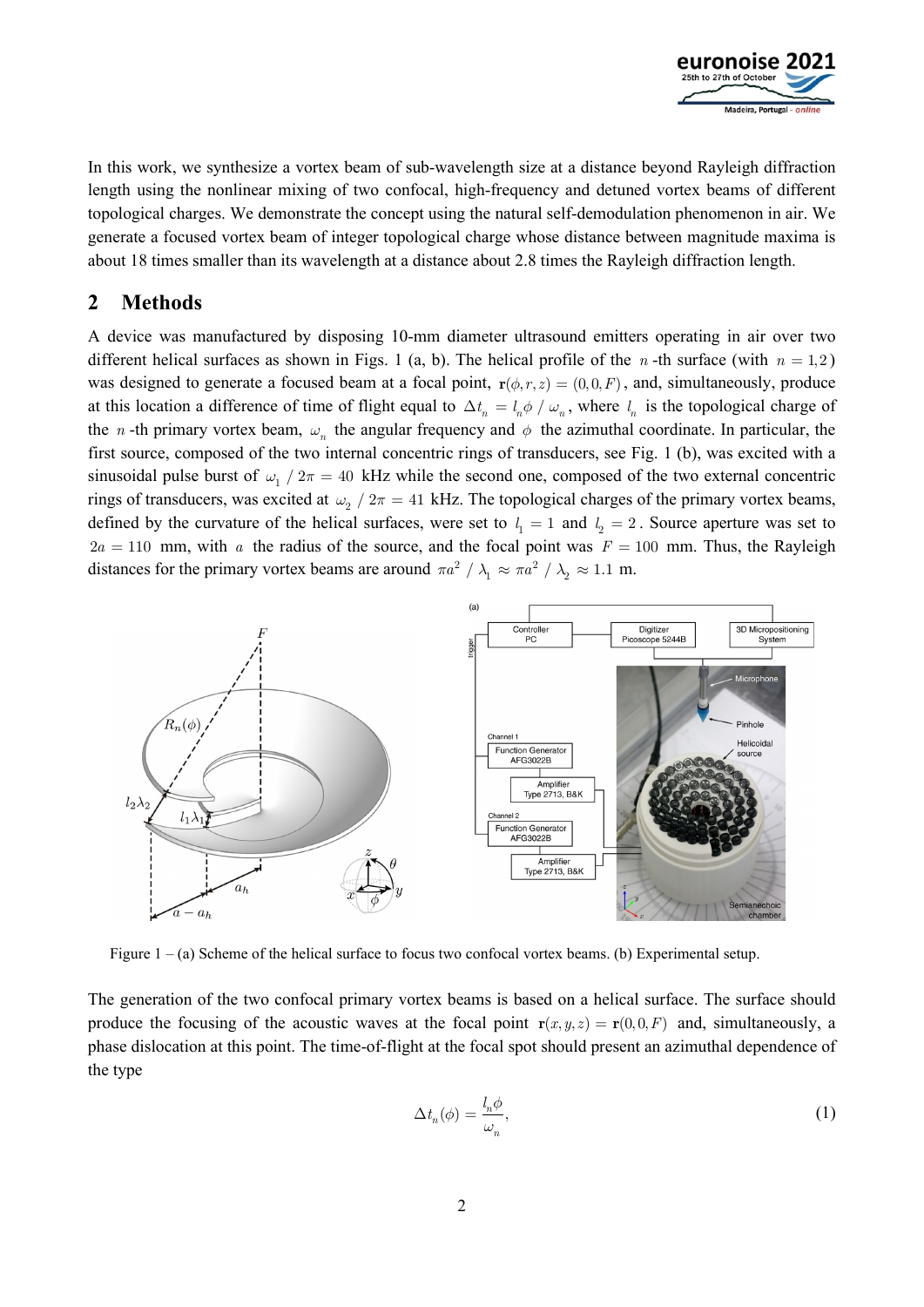

where  $l_n$  is the topological charge and  $\omega_n$  the angular frequency of the *n*-th vortex beam and \$\phi\$ the azimuthal angle. To guarantee such phase, we design a helical surface as shown in Fig. 1. The surface design is constrained by the distance to the focal point, which must follow this relation

$$
R_n(\phi) = F - \frac{l_n \lambda_n \phi}{2\pi},\tag{2}
$$

at any point, where  $\lambda_n = 2\pi c_0 / \omega_n$ . This surface, defined in spherical coordinates as  $\mathbf{r} = \mathbf{r}(\phi, \theta, R_n(\phi))$ , can be expressed in Cartesian coordinates as

$$
x_n (\phi, \theta) = R_n (\phi) \cos(\phi) \sin(\theta),
$$
  
\n
$$
y_n (\phi, \theta) = R_n (\phi) \sin(\phi) \sin(\theta),
$$
  
\n
$$
z_n (\phi, \theta) = -[F + R_n (\phi) \cos(\theta)],
$$
\n(3)

where the azimuthal and elevation angles range between  $0 < \phi < 2\pi$  and  $\theta_{\min}^{[n]} < \theta < \theta_{\max}^{[n]}$ , respectively. The aperture angles are given by

$$
\begin{aligned}\n\theta_{\text{max}}^{[2]} &= \tan^{-1} \left( \frac{a}{2F} \right), \\
\theta_{\text{min}}^{[2]} &= \tan^{-1} \left( \frac{a_h}{2F} \right), \\
\theta_{\text{max}}^{[1]} &= \theta_{\text{min}}^{[2]}, \\
\theta_{\text{min}}^{[1]} &= 0,\n\end{aligned}
$$
\n(4)

where  $2a$  is the outer-source aperture and  $2a<sub>h</sub>$  is the aperture of the inner source.

The two vortex sources were manufactured by placing two concentric arrays of transducers over the helical surfaces. Each of the sources was composed of two concentric arrays of piezoelectric transducers, as shown in Fig. 1. Each piezoelectric transducer (MA40S4S, Murata Manufacturing Co., Ltd.) presents an aperture of 10 mm and produces a sound pressure level of 120 dB SPL (0 dB =  $20 \mu Pa$ ) measured at 30 cm in air when excited with a sinusoidal signal of 10 V. The source consisted in a total of 74 transducers (50 for the inner and 24 for the outer source). Transducers were connected in parallel. For the first source (inner array) the design frequency was  $f_1 = 40$  kHz while for the second one (outer array) the frequency was  $f_2 = 41$  kHz. The topological charges of the primary vortex beams were set to  $l_1 = 1$  and  $l_2 = 2$ . Source aperture was  $2a = 110$  mm ( $2a_h = 60$  mm) and the focal was  $F = 100$  mm.

#### **3 Results**

For finite-amplitude waves, and when all emitters are active, both beams interact and due to material and advective nonlinearity wave mixing occurs during propagation. Higher harmonics arise as arithmetical combinations of the fundamental waves of both beams. The root-mean-square pressure measured was 138.4 Pa at 40 kHz (a sound pressure level of 136.8 dB referenced at 20  $\mu$  Pa), enough to trigger weak nonlinear effects. In addition to higher harmonics, a difference-frequency mode of frequency  $\omega_d = \omega_2 - \omega_1$  was generated due to the nonlinear self-demodulation of the beating wavefront.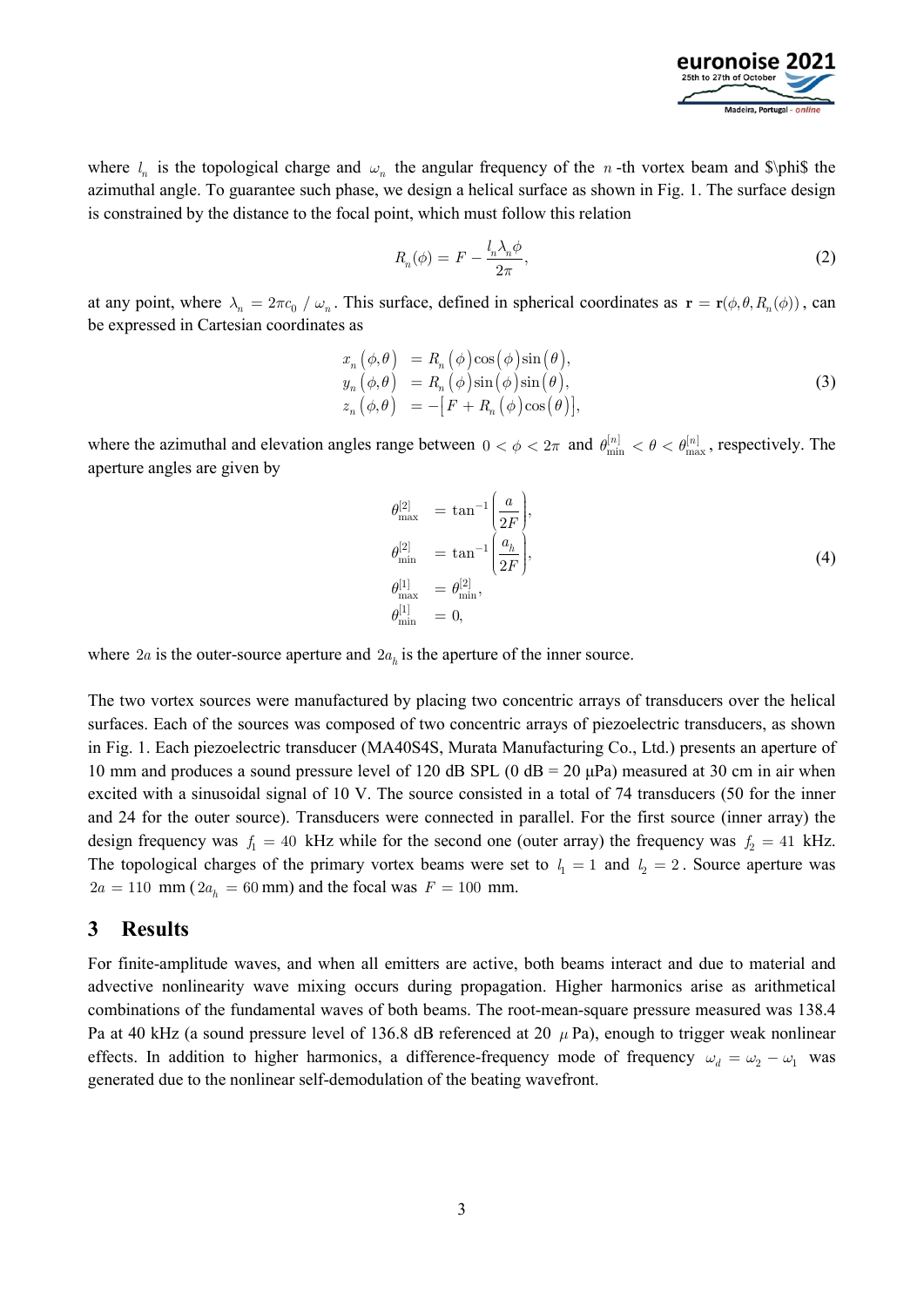



Figure 2 – (a) and (b) show the sagittal field cross-sections at  $y = 0$  showing the theoretical and measured demodulated component, respectively. (c-f) Transverse field cross-section at  $z = 80$  mm showing the normalized magnitude and the normalized phase of the theoretical and measured demodulated component, respectively. (g) Normalized field magnitude cross-section at 1 kHz obtained experimentally, numerically and by linear theory. Input: Phase of the self-demodulated field along the azimuthal coordinate.)

As homogeneous acoustic media lack of strong dispersion, phase-matching holds during nonlinear propagation and harmonic generation processes are cumulative with distance. On the one hand, it is expected that the locally generated self-demodulated mode presents a field spatial distribution similar to those of the primary beams, as occurs in parametric acoustic antennas [10]. On the other hand, the phase of the selfdemodulated beam depends on the spatiotemporal interference of the two vortex beams, which is linked to their topological charges. This results in a self-demodulated beam with a phase factor  $\exp(i l_a \phi)$  where the topological charge of the self-demodulated beam is

$$
l_d = s_d(l_2 - l_1),
$$
\n(5)

where  $s_d = \text{sign}(\omega_2 - \omega_1)$ , due to the conservation of topological charge of nonlinear vortices, which is indeed a consequence of the conservation of angular momentum [11]. Particular attention should be paid to Eq. (5) because this is not valid if the frequencies of the primary beams are commensurable [12]. However, in self-demodulation applications, this is usually fulfilled as the primary beams are commonly chosen with nearby frequencies. Therefore, to synthesize a sub-wavelength vortex by self-demodulation, the primary beams should present different topological charges and frequencies, and, in addition, their field distribution must overlap in space. Simulated and experimental results are shown in Figs. 2 (a-f). A low-frequency beam at  $\omega_d = 1$  kHz is generated locally, and its spatial distribution matches the overlapping volume of the two primary beams. Its corresponding wavelength is  $\lambda_d = 2\pi c_0 / \omega_d \gg \lambda_n$ , therefore, the width of the beam, dominated by the width of the primary beams, is deep sub-wavelength.

The self-demodulated vortex arises as a result of the nonlinear mixing of the two primary vortex beams. Its topological charge is given by  $l_d = l_2 - l_1 = 1$ , showing the conservation of topological charge and, therefore, the conservation of orbital angular momentum during the nonlinear mixing of the primary beams as given by Eq. (5). The transversal pressure-field distribution of the self-demodulated vortex beam at  $z = 80$  mm and  $y = 0$  mm. The width of the vortex,  $D_d$ , is 17.9 times smaller than the wavelength in the experimental observations ( $D_d = \lambda_d / 22.2$  in simulations). Note that the measurement distance is 2.8 times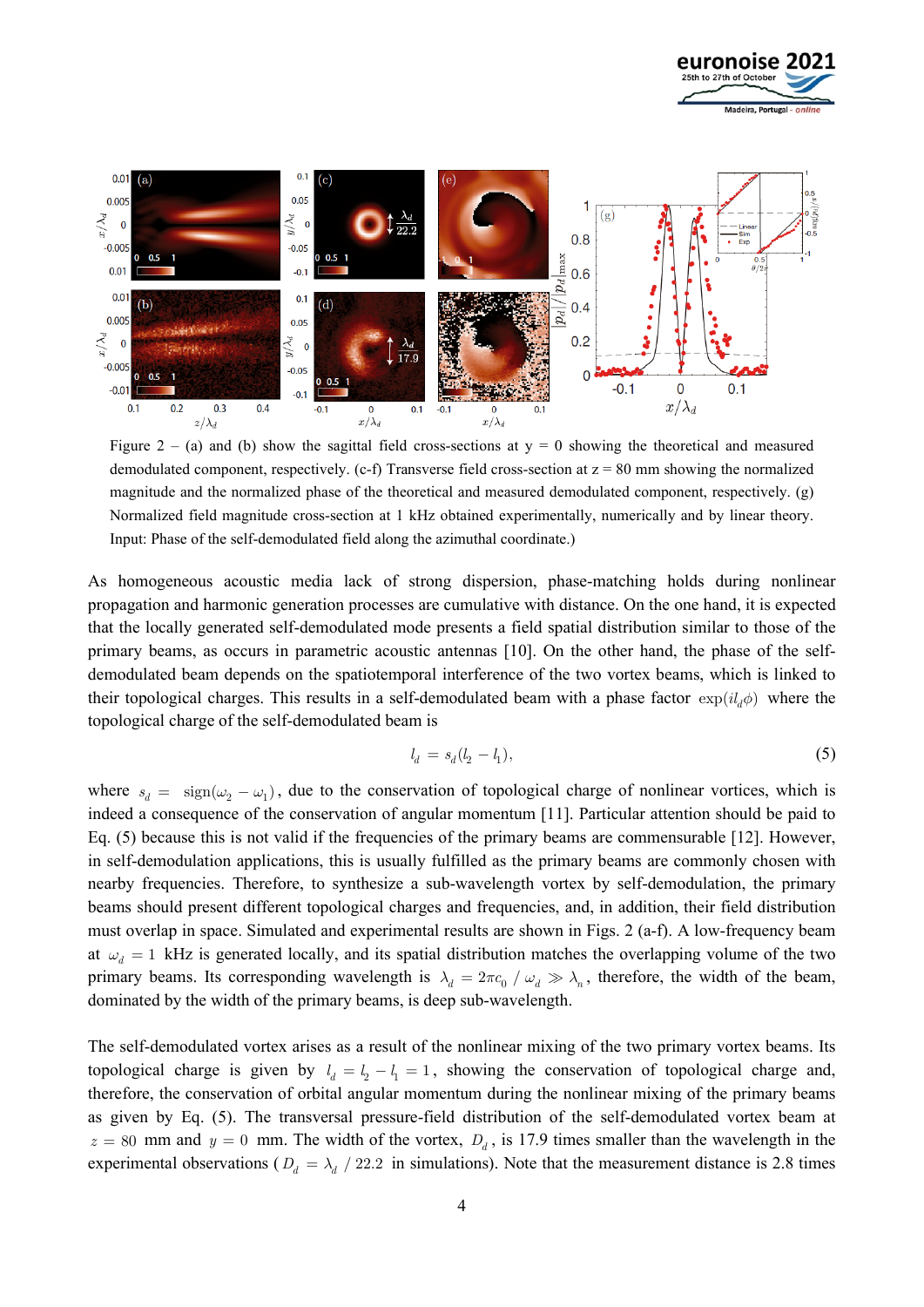

the Rayleigh diffraction length for the self-demodulated mode. The field at the axis ( $x = 0$ ) becomes null due to the phase singularity. The phase of the beam along the azimuthal coordinate  $\phi$ , depicted in Fig. 2 (g), agrees with a linear profile of  $(l_2 - l_1) \phi = l_d \phi$ , demonstrating the topological charge conservation during nonlinear mixing. Using this approach, vortices of arbitrary topological charge and size can be synthesized by tuning the parameters of the primary beams.

### **4 Conclusions**

In this work we have shown the sub-wavelength and sub-diffractive generation of acoustic vortices at distances beyond Rayleigh diffraction length by using the nonlinear self-demodulation. Sub-wavelength vortices emerge because of the spatiotemporal interference of two primary vortex beams due to the conservation of angular momentum during nonlinear wave-mixing.

## **Acknowledgements**

We acknowledge financial support from the Spanish Ministry of Science, Innovation and Universities through grant "Juan de la Cierva – Incorporación" (IJC2018-037897-I) and PID2019-111436RB-C22, and by the Agència Valenciana de la Innovació through grants INNVAL10/19/016. This article is based upon work from COST Action DENORMS CA15125. JPG and VRG gratefully acknowledge projects ANR-RGC METARoom (ANR-18-CE08-0021) and the HYPERMETA funded under the program Étoiles Montantes of the Région Pays de la Loire.

# **References**

- [1] B. T. Hefner and P. L. Marston, "An acoustical helicoidal wave transducer with applications for the alignment of ultrasonic and underwater systems," *J. Acoust. Soc. Am.*, vol. 106, no. 6, pp. 3313–3316, 1999, doi: 10.1121/1.428184.
- [2] J. L. Ealo, J. C. Prieto, and F. Seco, "Airborne ultrasonic vortex generation using flexible ferroelectrets," *IEEE Trans. Ultrason. Ferroelectr. Freq. Control*, vol. 58, no. 8, pp. 1651–1657, 2011, doi: 10.1109/TUFFC.2011.1992.
- [3] N. Jiménez, R. Picó, V. Sánchez-Morcillo, V. Romero-García, L. M. García-Raffi, and K. Staliunas, "Formation of high-order acoustic Bessel beams by spiral diffraction gratings," *Phys. Rev. E*, vol. 94, no. 5, p. 053004, Nov. 2016, doi: 10.1103/PhysRevE.94.053004.
- [4] N. Jiménez, V. J. Sánchez-Morcillo, R. Picó, L. M. Garcia-Raffi, V. Romero-Garcia, and K. Staliunas, "High-order Acoustic Bessel Beam Generation by Spiral Gratings," *Phys. Procedia*, vol. 70, pp. 245–248, 2015, doi: 10.1016/j.phpro.2015.08.146.
- [5] N. Jiménez, V. Romero-García, L. M. García-Raffi, F. Camarena, and K. Staliunas, "Sharp acoustic vortex focusing by Fresnel-spiral zone plates," *Appl. Phys. Lett.*, vol. 112, no. 20, p. 204101, May 2018, doi: 10.1063/1.5029424.
- [6] A. Marzo, A. Ghobrial, L. Cox, M. Caleap, A. Croxford, and B. W. Drinkwater, "Realization of compact tractor beams using acoustic delay-lines," *Appl. Phys. Lett.*, vol. 110, no. 1, p. 14102, 2017, doi: 10.1063/1.4972407.
- [7] X. Jiang, Y. Li, B. Liang, J. C. Cheng, and L. Zhang, "Convert Acoustic Resonances to Orbital Angular Momentum," *Phys. Rev. Lett.*, vol. 117, no. 3, p. 34301, 2016, doi: 10.1103/PhysRevLett.117.034301.
- [8] J. B. Pendry, "Negative Refraction Makes a Perfect Lens," *Phys. Rev. Lett.*, vol. 85, no. 18, pp. 3966–